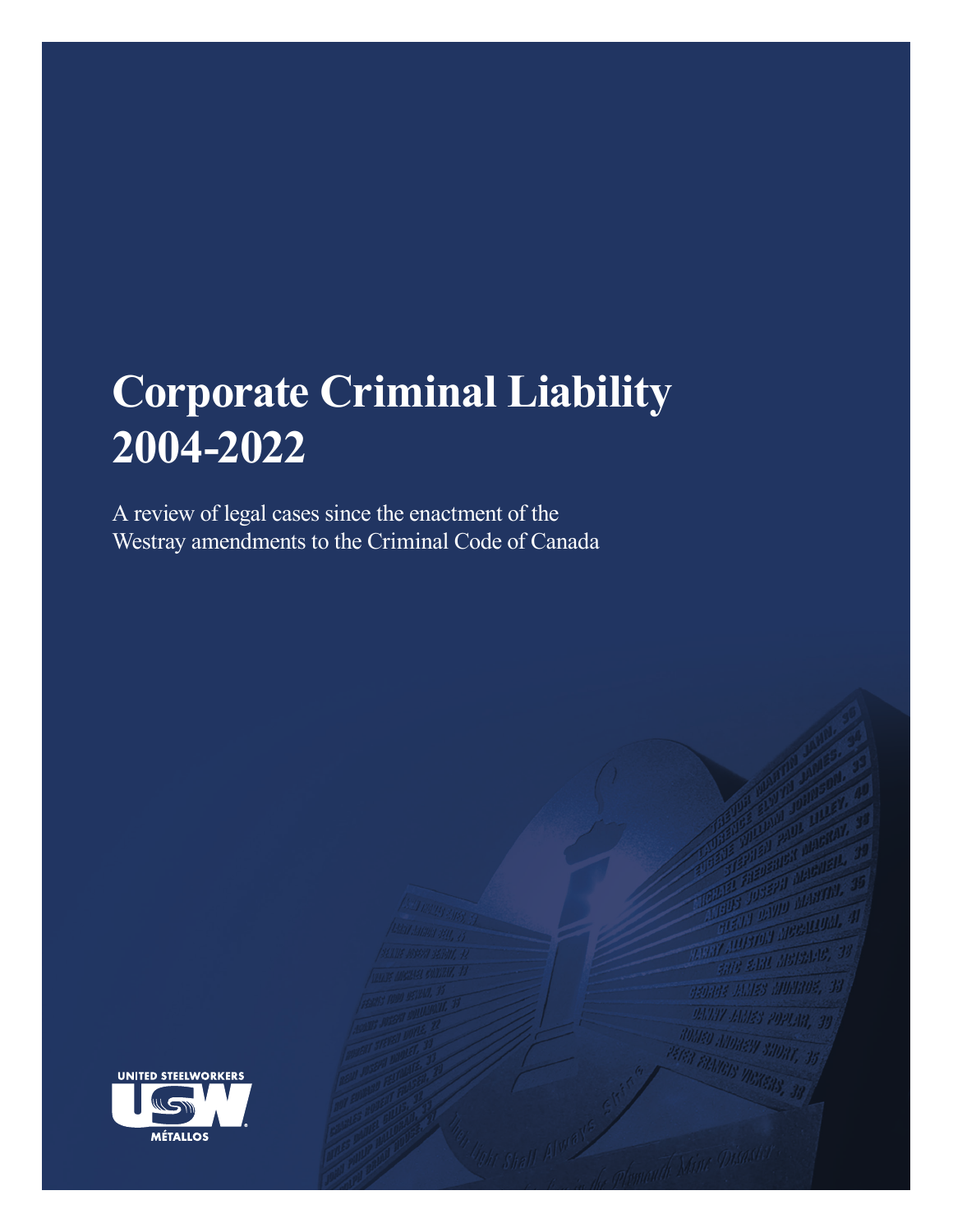**Corporate Criminal Liability 2004-2022**

**United Steel, Paper and Forestry, Rubber, Manufacturing, Energy, Allied Industrial and Service Workers International Union**



**March 30, 2022**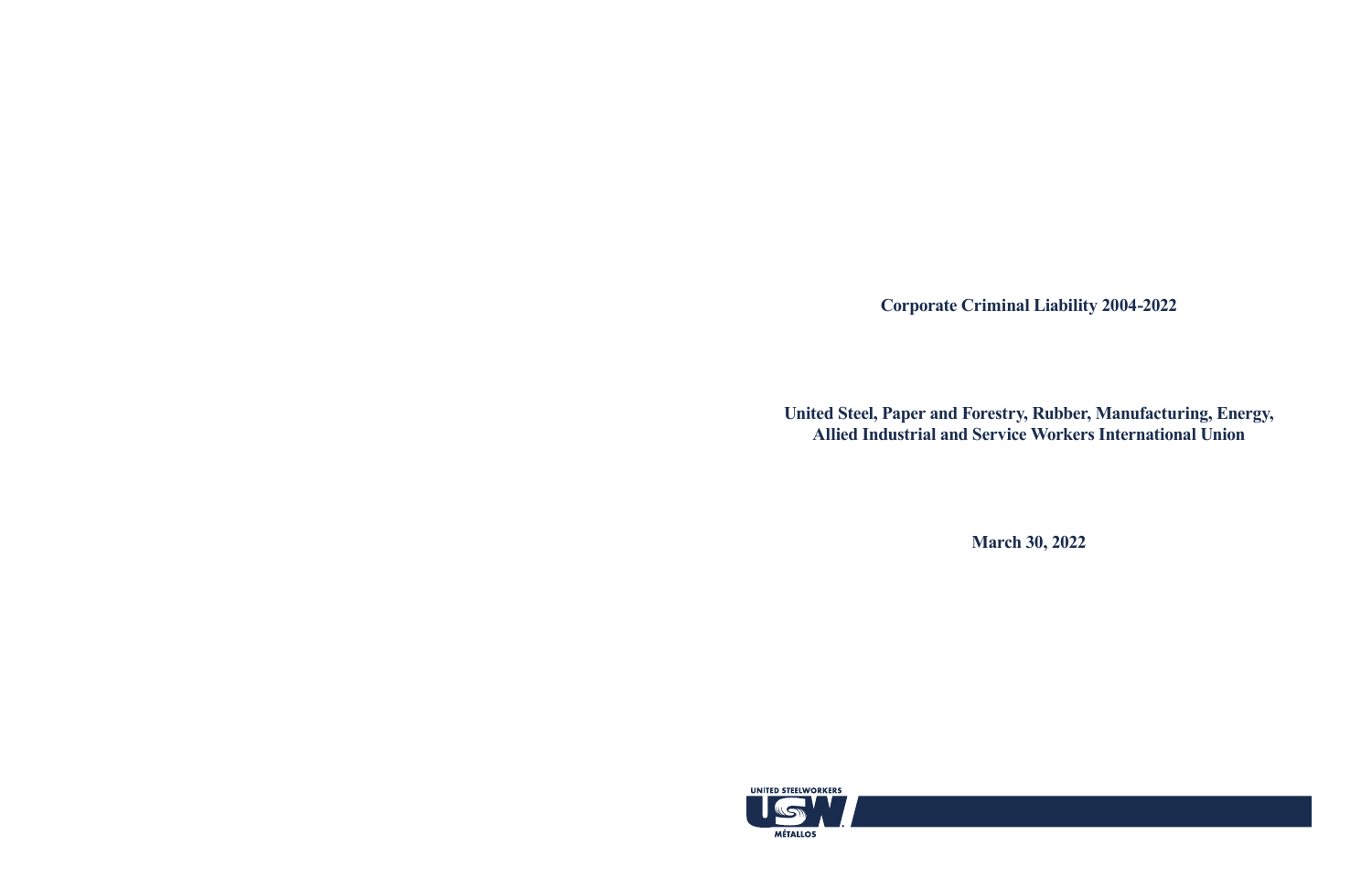**Corporate Criminal Liability 2004-2022 United Steelworkers**

#### **Summary**

Amendments passed in 2004 to the *Criminal Code* of Canada to make it easier to impose criminal liability on corporations for serious workplace injuries and fatalities are being woefully underutilized. There have been only nine successful prosecutions under the Westray amendments to date. Sentences issued in these prosecutions have been paltry. Serious workplace injuries and fatalities continue to occur at alarming rates.

Governments can take concrete steps to better enforce the Westray amendments in order to hold corporations liable for their criminally negligent actions.

- The mine's Internal Responsibility System for health and safety had failed
- Mine managers blatantly disregarded health and safety regulations
- Mine managers intimidated and coerced miners with threats and firings
- Mine management prioritized production at the expense of safety
- Government inspectors and officials failed to carry out their oversight responsibilities

#### **The Westray mine disaster**

In 1992, 26 miners died at the Westray mine in Pictou County, Nova Scotia as a result of an explosion caused by a build-up of methane gas and coal dust. Only 15 miners' bodies were ever recovered.

The Government of Nova Scotia called a public inquiry to investigate the causes of the disaster. Justice K. Peter Richard presided over the inquiry, which heard 76 days of testimony.

Justice Richard concluded that the explosions and the workers' deaths resulted from a combination of corporate neglect and mismanagement, as well as government bungling and indifference. His key findings were:

If one or more representatives of a corporation commit criminal negligence and the actions of a senior officer (or officers) of the corporation departs markedly from the standard of care that could be reasonably expected to prevent the representative from committing criminal negligence, then a corporation can be convicted of criminal negligence (s. 22.1).

Justice Richard made over 70 recommendations to improve workers' health and safety, including a recommendation that the Government of Canada amend the *Criminal Code* to ensure that corporations and corporate executives be held accountable for workplace safety.

#### **The Westray amendments to the Criminal Code of Canada**

No individual or corporation was ever successfully prosecuted for the workers' deaths at the Westray mine. At the time, Canada's *Criminal Code* made it difficult to hold corporate executives and corporations criminally liable for serious workplace injuries and fatalities.

For over a decade, Westray family survivors and the labour movement, particularly the United Steelworkers, lobbied the Federal Government and members of Parliament to amend the *Criminal*  *Code* to make it easier to hold corporate executives and corporations criminally liable for serious workplace injuries and fatalities.

In 2004, the federal Parliament unanimously adopted the Westray amendments to the *Criminal Code*. The Westray amendments are primarily focused on the offence of criminal negligence.

The Westray amendments make it easier to hold corporations liable for criminal negligence by:

• Creating a new legal duty (s. 217.1) that all persons directing work, or having the authority to direct work, must take reasonable steps to prevent bodily harm arising from work, and

• Creating rules (s. 22.1) for attributing liability to organizations for the acts of their

- 
- representatives which are criminally negligent.

In brief, if a person with the duty to take all reasonable steps to prevent bodily harm to a worker fails to do so, and in failing to do so acts with wanton or reckless disregard for the life and safety of the worker, then that person is guilty of criminal negligence (s. 217.1).

The maximum penalties for a conviction for the indictable offence of criminal negligence under the Westray amendments are:

Individuals

- Causing Injury by Criminal Negligence 10 years in prison
- Causing Death by Criminal Negligence life in prison
- Unlimited fine and 30% victim surcharge

**Corporations** 

- Criminal record
- Probation
- Unlimited fine and 30% victim surcharge

#### **Application of the Westray amendments**

Between 2004 and 2022, the Westray amendments to the *Criminal Code* have been utilized in approximately 23 incidents to bring criminal negligence charges in cases of serious worker injury and death. Of those 23 cases, criminal negligence charges were brought against 13 corporations and 17 individuals.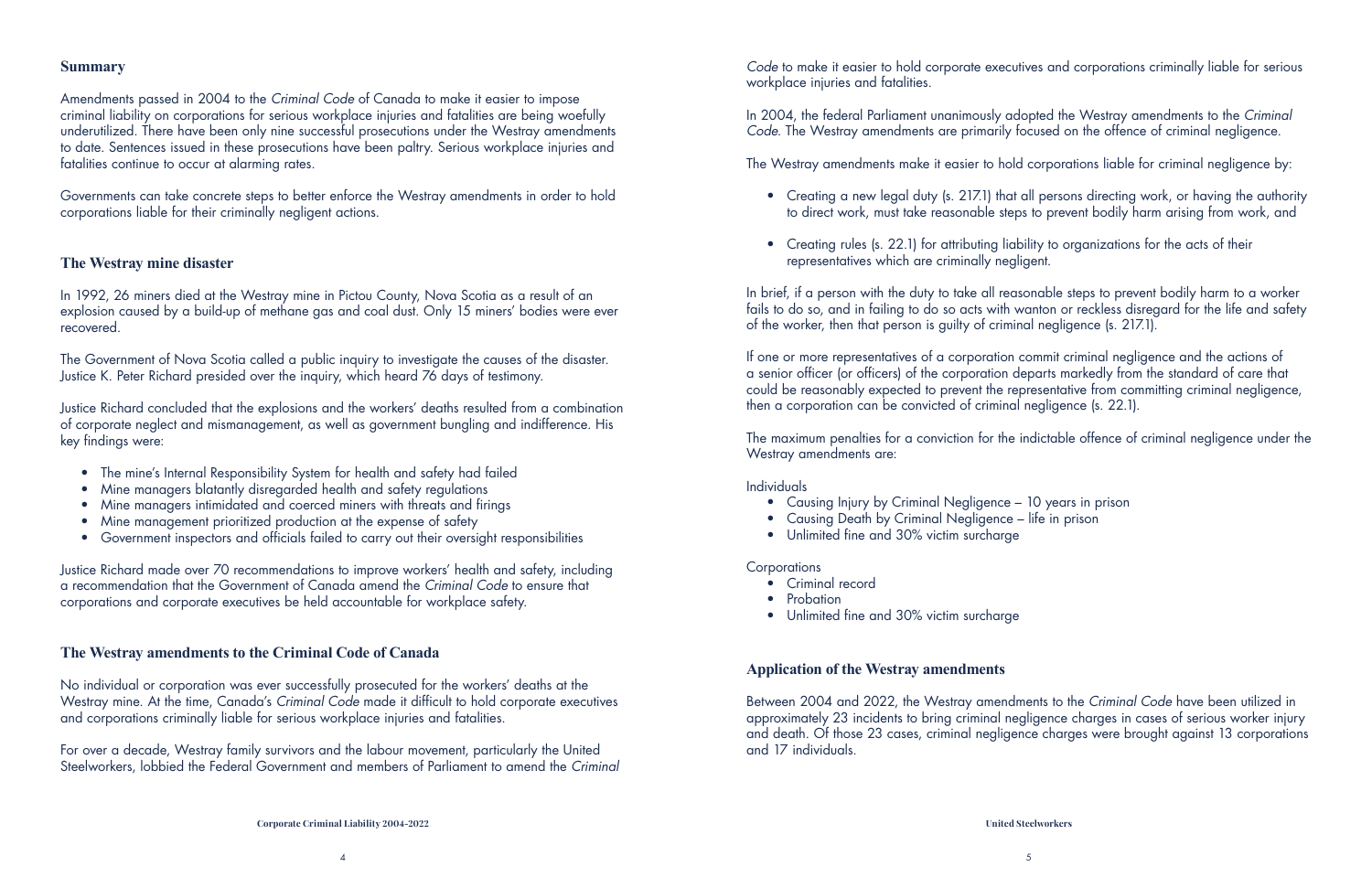**Corporate Criminal Liability 2004-2022 United Steelworkers**

As of early 2022, there have been only nine successful prosecutions under the Westray amendments – four in Quebec, four in Ontario and one in British Columbia. Those prosecutions resulted in the conviction of seven corporations and two individuals. Sentences have been relatively minor.

- R v. Transpave employee of concrete product manufacturer crushed to death; disabled guarding system, no inspection system, inadequate safety training Sentence: \$110,000 fine, plus \$10,000 victim surcharge
- R v. Scrocca employee of landscape contractor crushed to death by backhoe; failure to maintain multiple braking systems Sentence: 2 years, less a day, to be served in the community, subject to conditions including a curfew
- R v. Metron four employees killed, one seriously injured, after collapse of faulty swing stage scaffold; employees not wearing safety lifelines Original sentence at trial: \$200,000 fine, plus \$30,000 victim surcharge Sentence on appeal: \$750,000 fine, plus \$112,500 victim surcharge
- R v. Kazenelson project manager personally charged for Metron employees' deaths and injury Sentence: 3.5 years imprisonment for each of the five counts, to be served concurrently; conviction and sentence upheld on appeal
- R v. Detour Gold Corp employee of gold mining corporation died from acute cyanide poisoning; no protective equipment or medical supplies, inadequately trained medics
- Sentence: \$1,400,000 fine, \$420,000 victim surcharge, plus \$805,333 restitution
- R v. Stave Lake Quarries employee of quarry operator crushed to death by rock hauler; no proper training or supervision, no tire chocks Sentence: \$100,000 fine, plus \$15,000 victim surcharge
- R v. Century Mining Corp employee of mining company blinded and severely injured after being crushed by truck Sentence: \$200,000 fine; employer declared bankruptcy, fine not recoverable
- R v. CFG Construction employee of construction company lost control of truck; faulty brake system due to improper maintenance Sentence: \$300,000 fine, plus three-year probation order
- R v. Rainbow Concrete employee of construction company was operating a dump truck, archway on company property collapsed onto truck crushing employee Sentence: \$1000 fine, plus \$200,000 victim surcharge

• There is a lack of cooperation and coordination amongst health and safety regulators, police and Crown attorneys in the investigations of serious workplace injuries and fatalities.

Charges have been withdrawn in five cases; acquittals followed trials in four cases; charges in three cases were stayed by the Crown, including one charge laid as a result of a private prosecution brought by the United Steelworkers; two charges against two individuals and one charge against one corporation are pending.

More comprehensive summaries of these cases can be found at Appendix "A" to this Report.

# **Workplace fatalities in Canada continue at alarming rate**

Between about 900 and 1000 workers die due to work-related causes in Canada every year.

• 1993 – 2019: 24,519 deaths due to work-related causes (average of 943 worker deaths per year)

- 
- \* Source: Association of Workers' Compensation Boards of Canada

According to data from the Association of Workers' Compensation Boards of Canada, 925 workers died due to work-related causes in 2019. In 2018, 1,027 workers died due to workrelated causes. Data for 2020 will be available some time in 2022.

For more information on statistics related to workplace fatalities in Canada and comparisons across the provinces and territories, please refer to the 2021 Report on Work Fatality and Injury Rates in Canada prepared by Sean Tucker and Anya Keefe from the University of Regina.

# **Reasons why the Westray amendments are not being utilized more**

Key reasons for the under-utilization of the Westray amendments:

• The consequences and criminal significance of serious workplace injuries and fatalities have not penetrated the consciousness of police, Crown attorneys, and provincial health and safety regulators. There is a prevalent belief that serious workplace injuries and deaths are matters for provincial regulatory response and not criminal sanction. The evolution of thinking on the need to prosecute impaired driving offences and domestic violence

• Police and Crown attorneys face a lack of knowledge, education, training and resources in

- demonstrates an important parallel.
- utilizing the Westray amendments.
- 
- result in serious workplace injuries and deaths.

• Governments and employers continue to push an agenda of deregulation which undercuts the desire and means to hold corporations liable for their criminally negligent actions that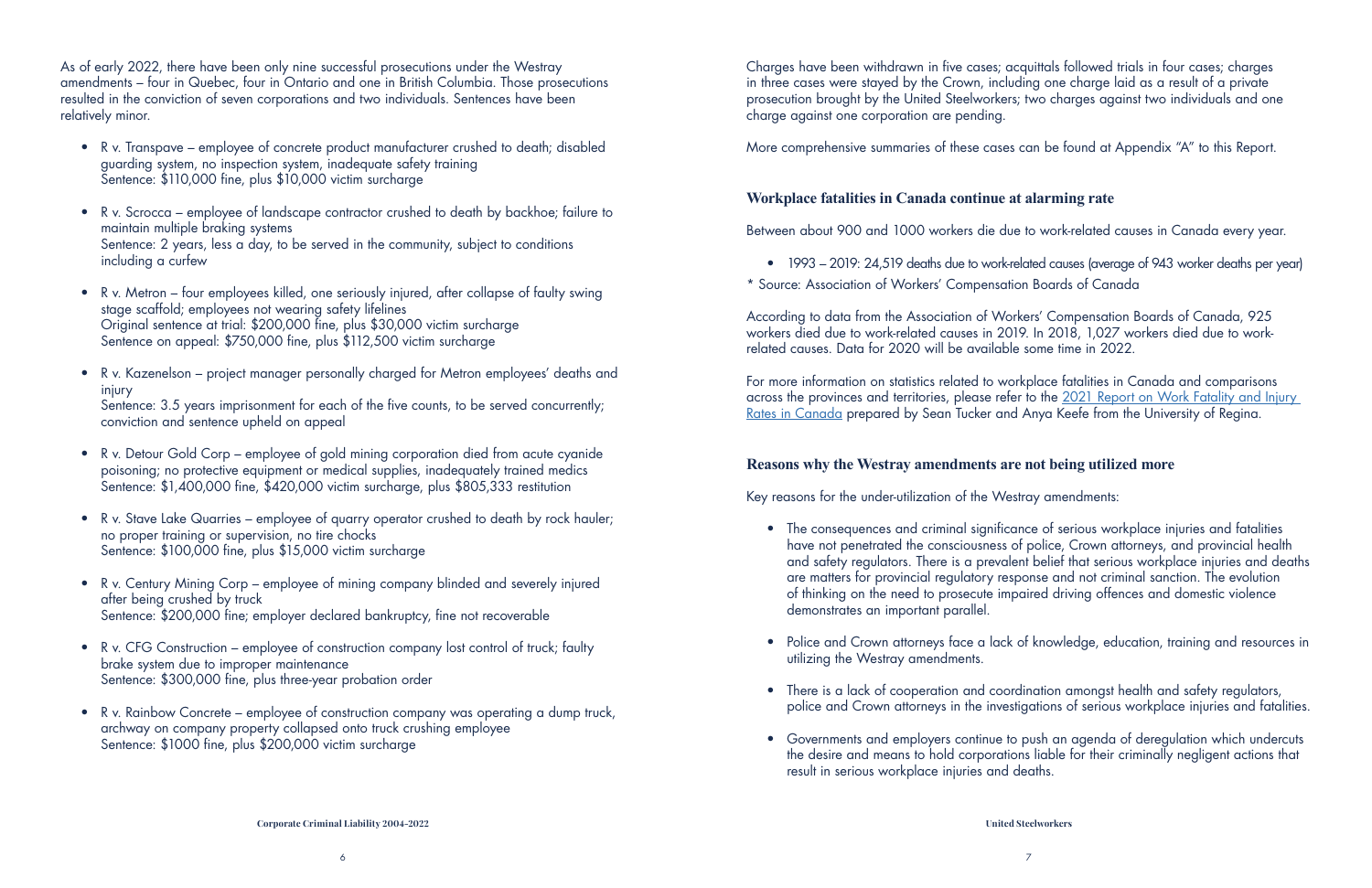#### **What is needed for better enforcement of the Westray amendments?**

- Health and safety regulators, police and Crown attorneys need education and training about the Westray amendments and their application.
- Attorneys general need to curtail Crown attorney discretion to not prosecute for criminal negligence in cases of serious workplace injuries and fatalities.
- Dedicated Crown prosecutors are needed to criminally prosecute cases involving serious workplace injuries and fatalities.
- Police investigations should be mandatory in all cases involving a serious workplace injury or fatality.
- Police need education and training in carrying out workplace accident investigations.
- Health and safety regulators must be directed to reach out to police when Westray amendment charges may be in order.
- A written protocol is needed to coordinate the efforts of health and safety regulators, police, and the Crown in dealing with cases of serious workplace injuries and fatalities.
- Dedicated and coordinated teams of health and safety regulators, police and Crown attorneys should work on the application of the Westray amendments.
- Greater financial resources need to be provided to police and Crown attorneys to help ensure proper application of the Westray amendments.

# **Appendix "A"**

# **In progress**

- *R v Gooch* [trial scheduled for May 2022]
- *R v Springhill Construction Ltd.* [trial scheduled for June 2022]

# **Convictions/guilty pleas**

- *R v CFG Construction* [2019]
- *R v Rainbow Concrete* [2019]
- *R v Century Mining Corp* [2017]
- *R v Detour Gold Corporation* [2017]
- *R v Stave Lake Quarries Inc.* [2016]
- *R v Kazenelson* [2015]
- *R v Metron* [2012]
- *R v Scrocca* [2010]
- *R v Transpavé Inc.* [2008]

#### **Acquittals**

- *R v Hoyeck* [2019]
- *R v Ressources Métanor* [2017]
- *R v Gagne and Lemieux* [2010]
- *R v Ontario Power Generation, Tammadge and Bednarek* [2006]

# **Stayed**

- *R v Peter Kiewit Sons ULC* [2021]
- *R v Fournier,* 2018 QCCQ 1071
- *Steelworkers v Weyerhaeuser* [2011]

# **Withdrawn**

- *R v Chantiers Chibougamau* [2018]
- *R v Hritchuk* [2012]
- *R v Millennium Crane, Selvers, and Vanderloo* [2011]
- *R v Peck* [2011]
- *R v Fantini* [2005]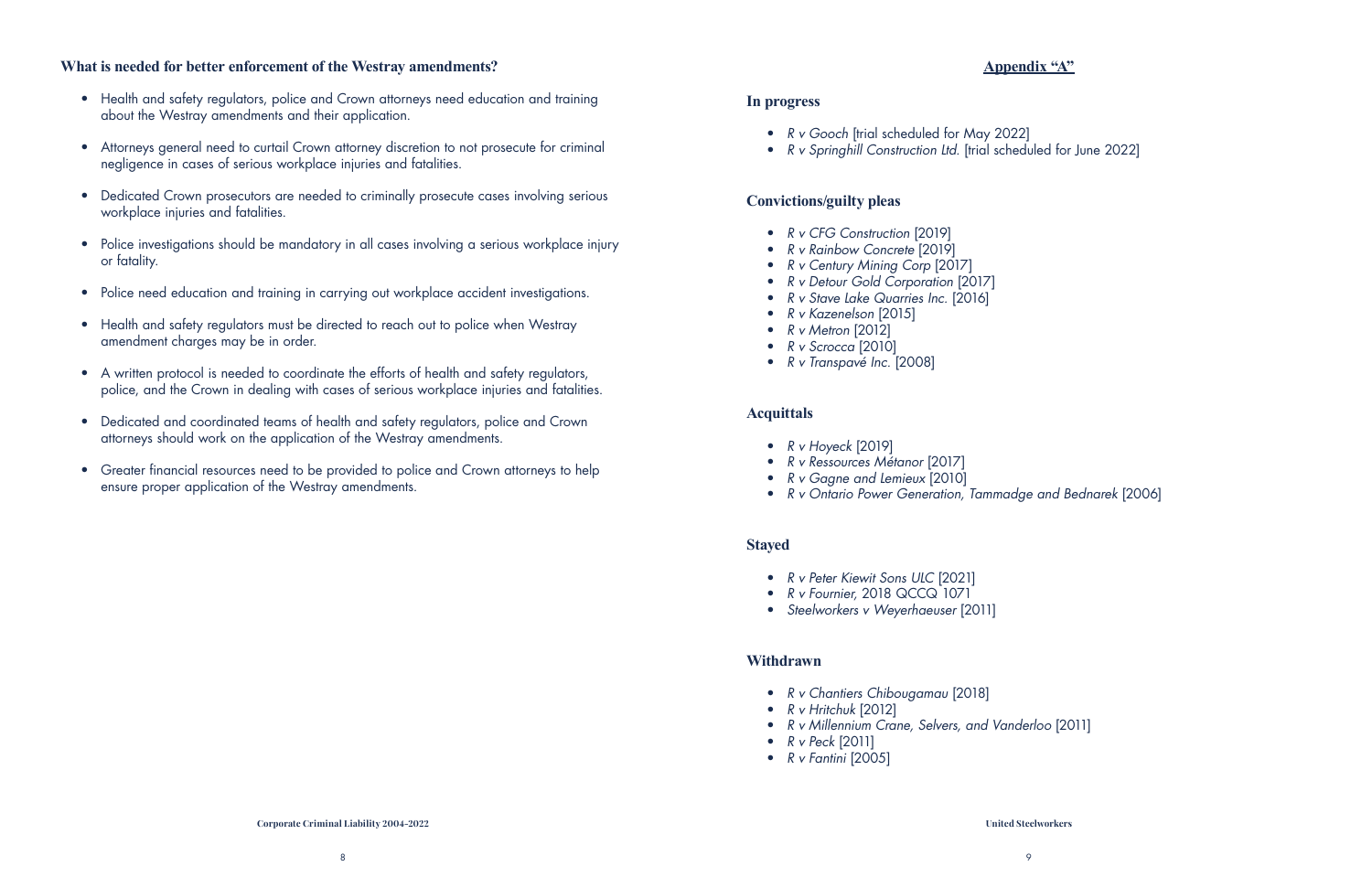#### **Case summaries – convictions/guilty pleas**

#### *R v CFG Construction,* **2019 QCCQ 1244**

• Death of worker after truck lost control, employer fined \$300,000 and subject to a

probation order for three years.

In September 2012, a truck driver lost control of his truck on a construction site. He died as a result of the injuries he sustained. The employer was convicted of criminal negligence causing death arising from the failure to properly maintain their heavy truck fleet. Faulty brakes were blamed for the worker's death. The maintenance and condition of the breaking system were at issue and found to be irresponsibly maintained.

In its decision, the court noted that the employer had an attitude of detachment, indifference and carelessness in the face of maintenance of its trucks. They paid little heed to compliance with regulatory directives and disregarded safety concerns beyond mere negligence.

- regulations;
- automobile du Québec;
- Mandatory annual training for employees on operation of heavy vehicles; and
- Various administrative and record keeping obligations.

• Death of worker operating dump truck, archway collapsed crushing cab and employee, employer pled guilty to criminal negligence causing death, employer fined \$1000 plus

GFC Construction had numerous regulatory offences for safety issues and had been warned by authorities and courts of the need to make changes to the dangerous practices at the workplace. The court considered the apathy from the company in light of other directions to correct issues in the workplace as well as the high risk of recurrence when assessing the case.

The employer was fined \$300,000 and subject to a three-year probation order which included the following provisions:

• Retaining an external consultant to ensure compliance with health and safety laws and

• Annual Inspections must be performed by the consultant and the Société de l'assurance

#### *R v Rainbow Concrete* **(2019)**

\$200,000 victim surcharge.

In February 2017, Rhéal Dionne was operating a dump truck on Rainbow Concrete property to haul snow. He drove through an archway and the structure collapsed onto the truck. Debris fell through the truck's cab and crushed Dionne.

Charges were laid under sections 22.1 and 217.1 of the *Criminal Code* against Rainbow Concrete. Charges were also laid against a supervisor. Rainbow Concrete pleaded guilty to the

# **Case summaries – In progress**

### *R v Gooch*

In March 2018, Brandon Alcorn died after falling from a roof at a construction site.

In 2019, Jeff Scott Gooch, a manager at Insulated Panel Structures in Nova Scotia, was charged with criminal negligence causing death. While the company was charged under the occupational health and safety legislation, it was not charged under the *Criminal Code*.

Gooch was discharged in April 2021 following a preliminary inquiry in a Dartmouth provincial court. In June 2021, the Crown subsequently filed a direct indictment to resurrect the charge and to send it to the Nova Scotia Supreme Court for trial.

The trial is scheduled for five days beginning May 9, 2022.

#### *R v Springhill Construction Ltd.*

In July 2020, Springhill Construction Ltd., and a former supervisor, Jason King, 43, were both charged with criminal negligence causing death. These charges arose out of the death of eighteen-year-old Michael Anthony Henderson in August 2018 at a wastewater treatment facility.

This was the first time charges were laid under section 217.1 of the *Criminal Code* in New Brunswick.

Springhill Construction Ltd. and Jason King were expected to appear in Fredericton Provincial Court on January 29, 2021. The case is set to return to trial on June 3, 2022, due to an election for a judge of the Queen's Bench to sit alone.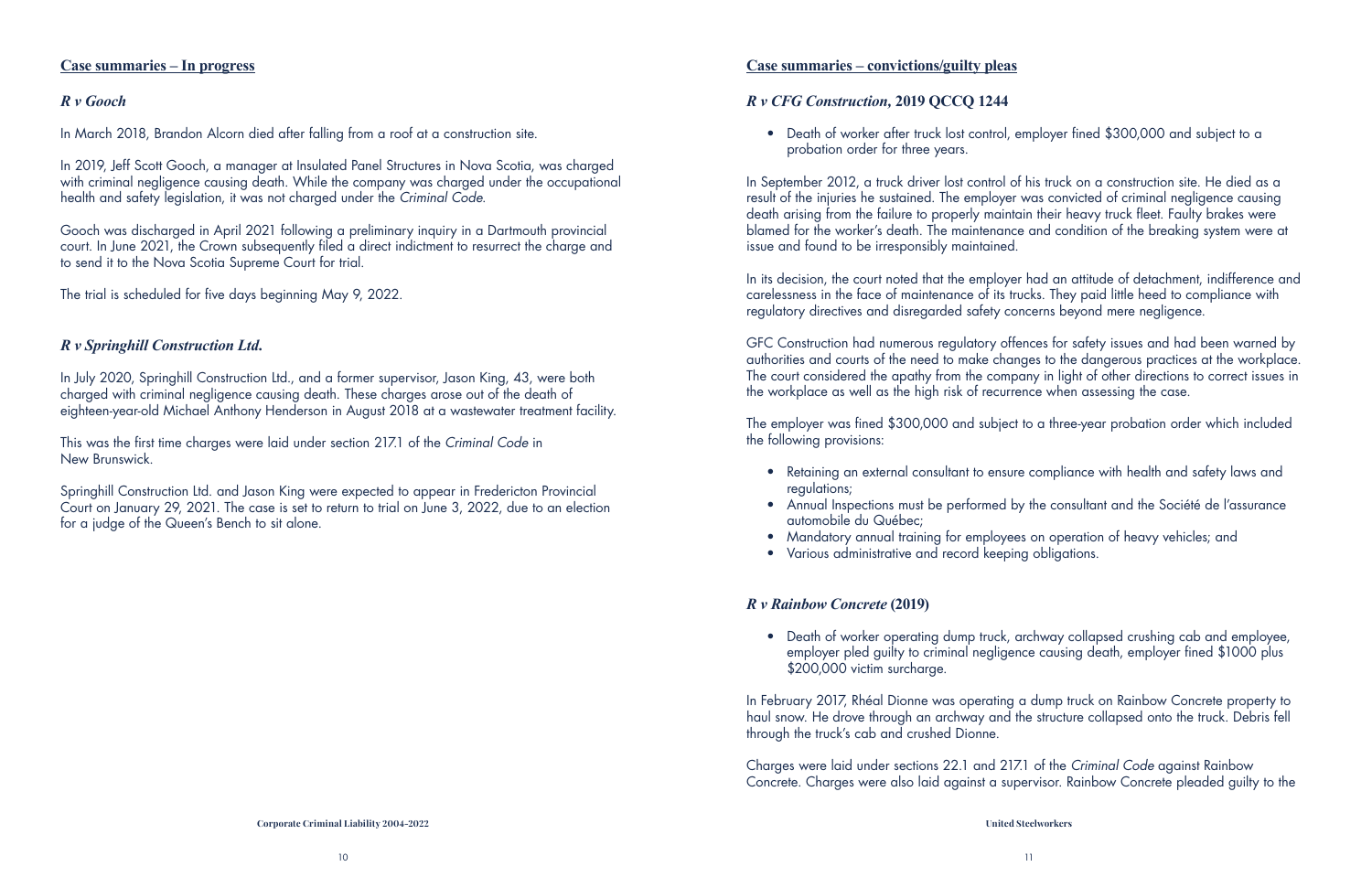• Death of an untrained worker after being crushed by truck, employer fined \$100,000 +

charges and entered into a plea agreement that included a fine of \$1000 and a victim surcharge of \$200,000. Charges against the supervisor were dropped.

# *R v Century Mining Corp,* **CQ, No 615-01-021168-136 (2017)**

• Worker injured and blinded after being crushed by a truck, employer fined \$200,000 despite declaring bankruptcy in 2012

Century Mining Corp operated a mine in Val-d'Or, QC. In December 2007, Gerald Miville was performing drilling around the wall of a mine in the dark when he was crushed by a truck. No reflective gear was provided to the worker and the truck driver was not informed that work was being performed in the area. The worker was blinded, suffered crushed bones and had to have several organs surgically removed as a result of the incident. The worker testified that he had sought protective equipment from the warehouse before performing the work, in the form of reflective or high-visibility gear, but none was available for use.

In 2012, Century Mining declared bankruptcy. The prosecutor, however, was of the opinion that:

We really want the message to be clear, that just because a company is bankrupt doesn't mean we won't pursue a criminal prosecution against them … We want to avoid a company saying to itself based on the example of Century Mining that "good, that's the solution, I'll declare bankruptcy, they can't prosecute me". [*Translation*]

- The absence of proper personal protective equipment
- No standard operating procedure for maintenance work on the reactor
- The absence of properly trained emergency response persons
- The absence of an antidote kit and shower facilities

In 2013 the company was charged with criminal negligence causing bodily harm, and found guilty on July 21, 2017. They were fined \$200,000 despite having declared bankruptcy five years earlier. The Trustee in Receivership stated that although the government has been added as an unsecured creditor to recover the fine, repayment of secured creditors will mean that no money will remain to pay it.

# *R v Detour Gold Corporation,* **2017 ONCJ 954**

• Death of a worker due to acute cyanide intoxication, employer fined \$1.4M + \$420,000 victim surcharge and \$805,333 restitution to widow

Detour Gold Corp operates a gold mine northeast of Cochrane, Ontario, and employs approximately 1,000 people. Part of the processing of the ore includes the use of an "InLine Leach Reactor" (an intensive cyanide reactor) which uses sodium cyanide to leach gold from the ore. The reactor is locked up and requires written authorization from management along with a security escort to access the enclosure.

In April 2015 a leak developed in the system. Several repairs were attempted during April and May. On June 3, 2015 Denis Millette was tasked with completing repairs, and was provided authorization to enter the enclosure. Between 11:23 am and 1:57 pm he worked on the repair. He wore only cloth coveralls and latex gloves as protective equipment. During the time he worked on the system he was exposed to cyanide, which came into contact with his skin. Millette died at 4:19 pm, the cause of death being recorded as "acute cyanide intoxication via skin absorption".

Millette's death was seen as avoidable, and was attributed to:

Onsite emergency service providers were not trained to recognize cyanide poisoning, and even if they had been, medical tools were not readily available.

The corporation pleaded guilty to charges under ss 220(b) (causing death by criminal negligence) and 22.1 of the *Criminal Code*. They were fined \$1,400,000 + \$420,000 (30% victim surcharge) and ordered to pay \$805,333 in restitution to Millette's widow (Millette's future earnings until retirement), totaling \$2,625,333.

# *R v Stave Lake Quarries Inc,* **2016 BCPC 377**

\$15,000 victim surcharge

SLQ operated a rock quarry in Mission, British Columbia. The employer hired 22-year old Kelsey Ann Kristian as a rock hauler operator, a Caterpillar 769B large truck. She had no prior experience driving trucks with air brakes. On her first day of work, she was shown how to drive the rock hauler by an experienced coworker. The coworker reviewed pre-check of the truck, the checklist binder and how to use the air brakes, parking brakes and tire chocks. There were no actual chocks, and instead the coworker's practice was to use large rocks to chock the tires.

On May 17, 2007, Kristian's second day of work, she was instructed to back up the rock hauler under an excavator, drive forward to unload the cargo and drive back for another load. That afternoon, the excavator broke down and the coworker told her to stop working. She parked the rock hailer on a 10% grade slope, using only the air brakes. She did not engage the parking brake nor chock the tires. After turning the engine off, the air pressure in the air brakes slowly bled off over a two hour period, and eventually the 30-ton truck began to roll down the slope.

Kristian hung off the door in an attempt to regain control of the vehicle; however, she could not open it because the handle was missing and it was secured with a bungee cord. The rock hauler drove over a berm on the passenger side, causing it to flip over onto Kristian, and crushed her to death.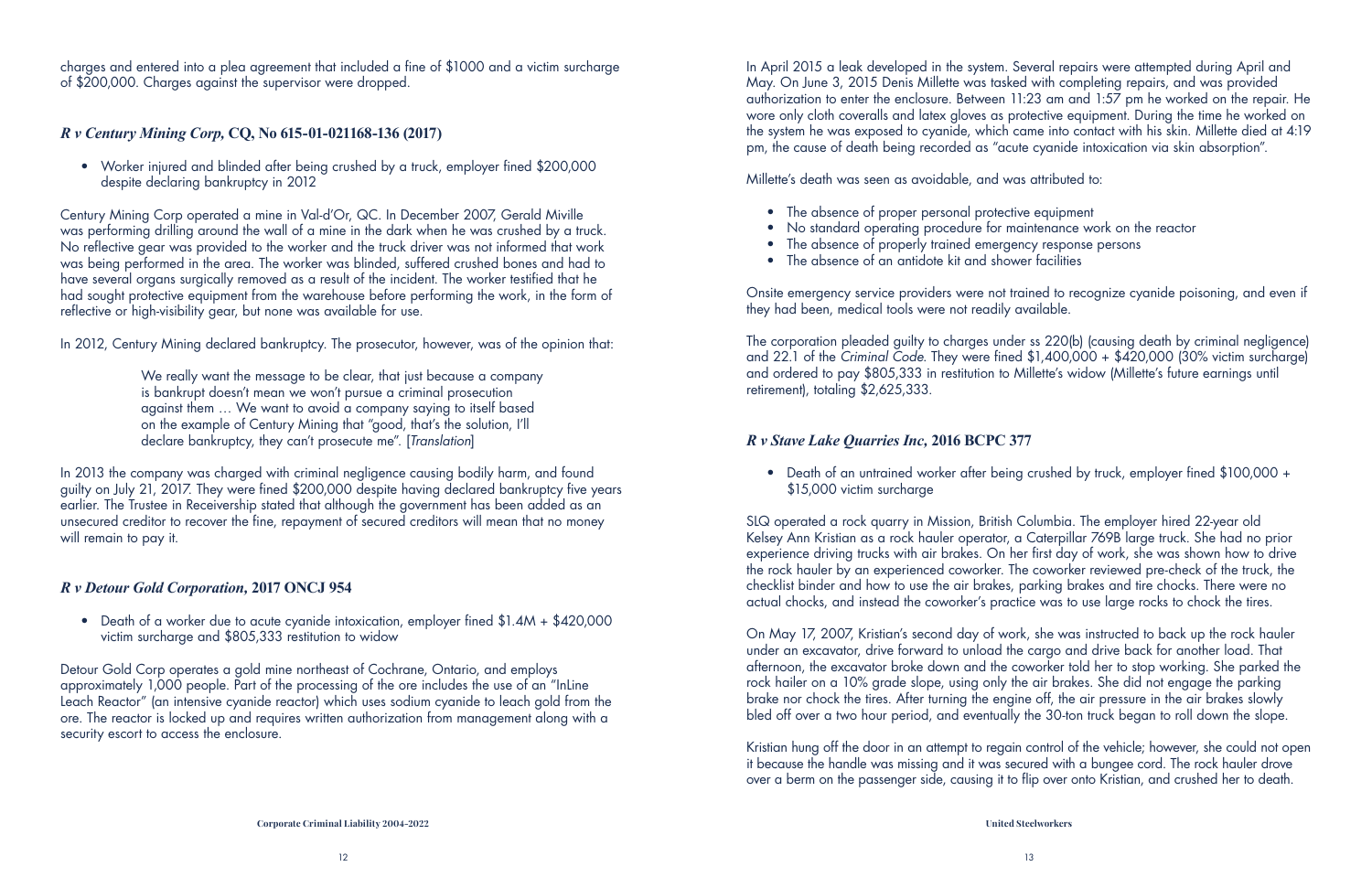**Corporate Criminal Liability 2004-2022 United Steelworkers**

• The original fine imposed did not sufficiently reflect the importance of worker safety and

- Hiring a 22-year old with no experience or license to drive a truck with air brakes
- Failing to properly train her how to drive and park the truck, and ensuring she was able to do so before allowing her to operate it
- Failing to provide tire chocks
- Failing to supervise her and ensure she had safely parked the truck

The problems identified were:

The corporation pleaded guilty to charges under ss 219 (criminal negligence), 22.1 and 217.1 of the *Criminal Code*. They were fined \$100,000 with a victim surcharge of 15%, totaling \$115,000.

# *R v Kazenelson,* **2015 ONSC 3639; 2018 ONCA 77**

• 4 dead and 1 injured worker after swing stage collapsed, project manager convicted personally and sentenced to 3.5 years on each of 5 counts to be served concurrently

Kazenelson was the project manager for Metron. Metron was previously fined \$200,000 + \$30,000 victim surcharge, appealed to \$750,000 + \$112,500 victim surcharge arising from the same facts. Metron was contracted to maintain the balconies of a residential building. Seven people, including Kazenelson, were working on a swing stage at the 13th floor when it collapsed. Five workers fell 100 feet, resulting in four deaths and one injury. The single worker who had been tied to a safety line was left dangling in the air, and Kazenelson, who had managed to grab the safety line before falling, climbed onto the 12th floor balcony.

> [146] The relevant question, therefore, is whether a reasonable project manager would have contemplated the risk of equipment failure "as part of the general risk involved" in failing to provide lifelines for workers on a swing stage suspended 100 feet or more above the ground. In my opinion, the only possible answer to that question is yes. The risk of equipment failure was not only an objectively

The problems identified were:

- Only two lifelines were in place for 6 workers
- Only one worker was secured to a lifeline
- The swing stage was a new design that was not tested by an engineer, nor did it have a capacity sticker affixed to it
- The swing stage had defective welds

Kazenelson pleaded not guilty to 4 counts of criminal negligence causing death and 1 count of criminal negligence causing bodily harm. His defence rested on the arguments that 1) there was no way that he could have reasonably foreseen that the swing stage would collapse after only two months of use, and 2) that the workers themselves made the decision not to attach to a lifeline. The court disagreed, stating:

foreseeable risk, it was virtually the entire reason why the provision of a fall arrest system was regarded as the fundamental rule of swing stage work. The failure of the swing stage, even if unexpected, was not an event that was outside the ambit of the general risk animating the requirement for a fall arrest system. It is not necessary that the precise cause of the failure have been foreseen.

In response to the second defence, the court held that not only did Kazenelson not ensure that sufficient lifelines were available, but also that "a victim's contributory negligence is no answer to a charge of crime … it is generally no defence that the victim laid himself open to the act, or was himself guilty of negligence bringing it about" (at para 147).

Kazenelson was found guilty on all five counts of criminal negligence and sentenced to 3.5 years imprisonment for each, to be served concurrently. The conviction and sentence were upheld on appeal in *R v Kazenelson*, 2018 ONCA 77.

# *R v Metron,* **2012 ONCJ 506; 2013 ONCA 541**

This case consisted of the same facts as *R v Kazenelson*, above but the charges are against the company, Metron. The Ontario Superior Court originally fined Metron \$200,000 in addition to a victim surcharge of \$30,000. The Ontario Court of Appeal found the sentence manifestly unfit and increased the fine to \$750,000 because the original fine was not proportionate to the gravity of the offence. The Court of Appeal noted several facts that justified the fine increase, including:

- This offence is amongst the most serious offences in the *Criminal Code* and carries a maximum penalty of life imprisonment for individuals
- The victims were young and had families, some with young children
- The respondent had been operating with faulty equipment for more than two months
- might have been seen simply as the cost of doing business

# *R v Scrocca,* **2010 QCCQ 8218**

Pasquale Scrocca owned a Quebec landscape company. In June 2006, Scrocca was moving soil with a backhoe when the brakes failed and pinned an employee against a wall, fatally injuring the worker. The Court found that the backhoe's brakes were functioning at less than 30% capacity and the machine had not been serviced in five years. Scrocca received a two-year conditional sentence of imprisonment.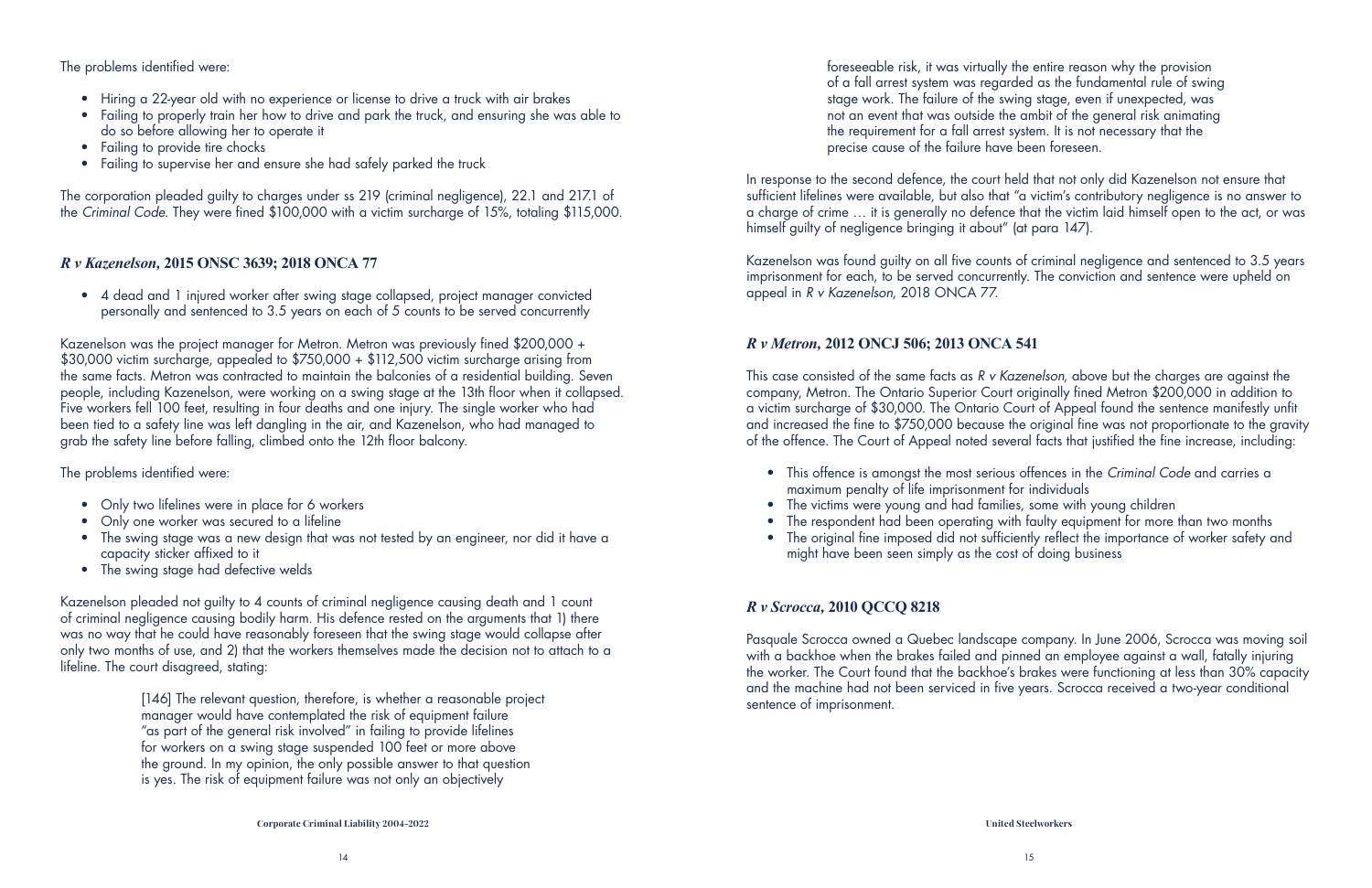# **Case summaries – Acquittals**

#### *R v Hoyeck,* **2019 NSSC 7**

• Death of worker after explosion while servicing automobile, employer charged with

criminal negligence causing death, acquitted.

In 2013, Elie Hoyeck, part-owner of "Your Mechanic Auto Corner", asked Peter Kempton, automobile mechanic, to remove a gas tank from underneath a minivan. Kempton used a welding torch, and the van caught fire. Kempton was trapped underneath the vehicle, was badly burned and later died of his injuries.

- No use of a working hoist
- No flashback arrestors between the torch and the fuel source
- Excess garbage preventing escape from the burning vehicle

An expert inspected the site after the incident, and reported that conditions were deplorable. The yard was filled with boats, cars, oil and gas containers and garbage. The eyewash station was used to wash carburetors. The hoist normally used in the garage was blocked, and as a result Kempton had been performing the work in the yard. When the vehicle caught fire, Kempton was trapped under the vehicle.

The problems identified were:

Transpavé operates a plant that manufactures concrete slabs and blocks. In October 2005, a worker was killed when a pallet loader's grappling hook fell and crushed him while he was clearing boards that were jamming a conveyor. At the time, the emergency safety device had been unplugged and disabled, without the knowledge of Transpavé or its senior officers.

> Hoyeck denied responsibility for Kempton's death, and believed that Kempton should have known better than to use a torch to complete the work. Hoyeck was charged with criminal negligence causing death, the first time an employer was charged under the Westray Law in Nova Scotia.

Upon a guilty plea, the Court fined the company \$110,000 and imposed a victim surcharge of \$10,000. The Court placed emphasis on the following facts for its sentence:

- The offender was a family-owned business with no previous occupational health and safety convictions
- The offender had demonstrated significant remorse and spent more than \$750,000 on improving safety measures at the plant
- The \$100,000 fine ensured the survival of the corporation and the continuation of the 100 jobs

The court noted that the workplace was in 'deplorable condition' and that "[t]here were a myriad of safety issues and it can be fairly stated that the site presented an accident waiting to happen". However, the court explained that they must focus on the employer's actions or omissions which caused Kempton's death.

It was found that the method used by Kempton was an unsafe procedure and it was unreasonable to expect that Hoyeck, who was an untrained mechanic and shop owner, supervise his trained mechanics throughout all of their work. In acquitting Hoyeck, the court stated that the state of the workplace showed a "wanton or reckless disregard for the lives and safety of other persons (and himself)", but the actions of Hoyeck could not be determined beyond a reasonable doubt to have been the cause of Kempton's death.

# *R v Ressources Métanor,* **CQ, No 632-01-003393-149 (decided 2017)**

• Employer found not guilty on 3 counts of criminal negligence causing death, after 3 miners

drowned in a flooded mine shaft

# *R v Transpavé Inc.,* **2008 QCCQ 1598**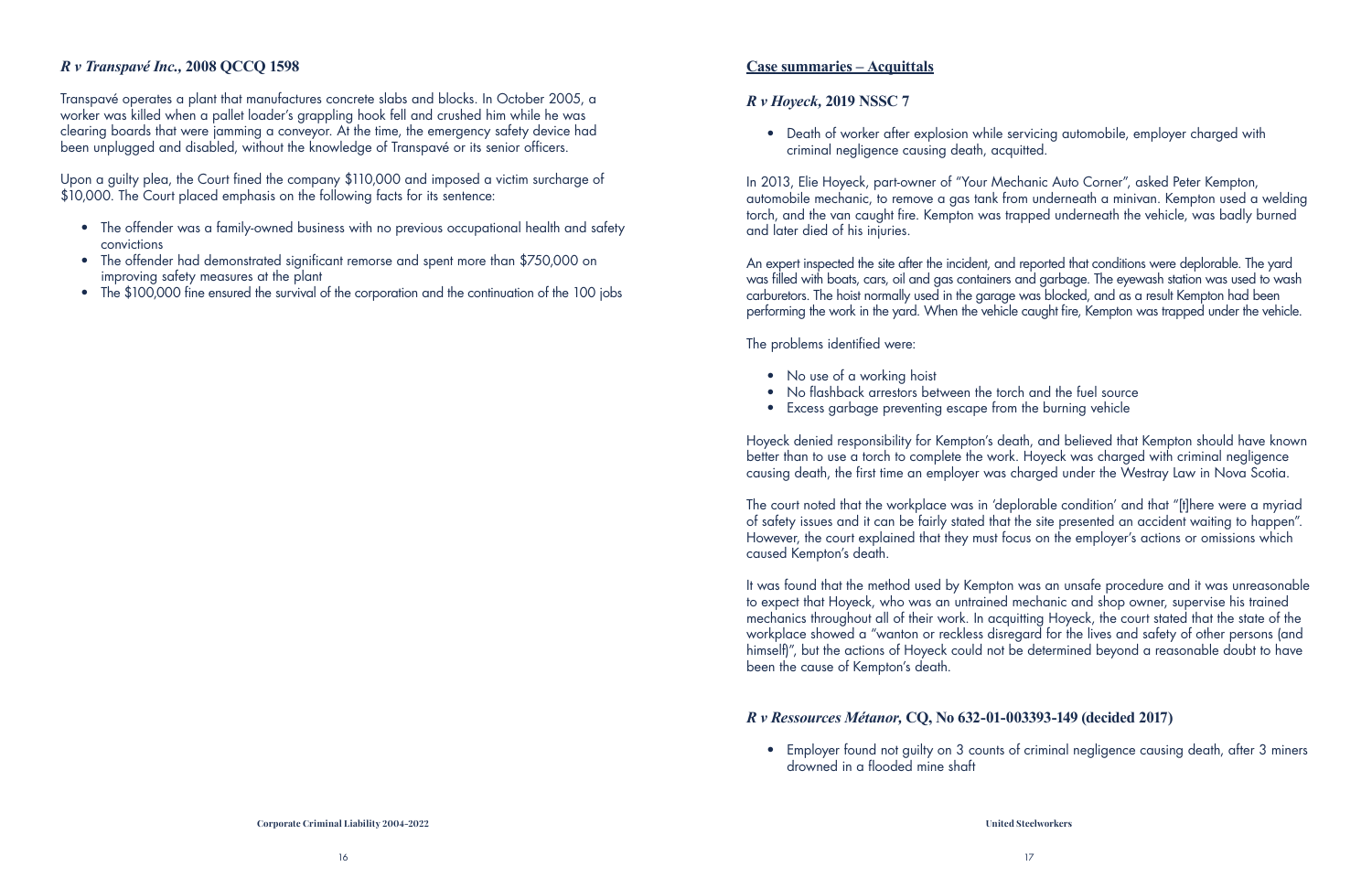#### **Case summaries – Stayed**

# *R v Peter Kiewit Sons ULC* **(2021)**

• Death of a worker after boulder fell at a rock slope site and crushed him, employer and two supervisors charged with criminal negligence causing death, charges stayed.

In February 2009, Sam Fitzpatrick and other employees were ordered to drill rock in an area where an excavator was working directly above them. Excavators were working to clear loose rock above Fitzpatrick and the others. A large boulder rolled down the rock slope and struck Fitzpatrick, killing him.

The day before construction operations had been suspended at the site due to a 'near miss' accident, where an excavator had dislodged rock and it had fallen down the slope. The investigation showed that the excavation above the worksite was the root cause of the rock fall. The day of Fitzpatrick's death the excavators were once again operating above the work site. On the day of Fitzpatrick's death, the company has records of a rock falling and damaging equipment.

Peter Kiewit Sons ULC was charged with several regulatory fines and violations and in 2019 the company and two supervisors were charged with criminal negligence causing death under the *Criminal Code*.

In 2014, Métanor was charged with three counts of criminal negligence causing death. The company pleaded not guilty, and was found not guilty as the court held that the company had not shown wanton or reckless disregard.

> The trial was set for September 7, 2021. However, one week before the trial, the British Columbia Prosecution Service stayed the charge because the memories of the witnesses had degraded significantly. There was a delay of almost six years in initiating the RCMP investigation and another two-and-a-half years until the Crown had all the material it needed from the police. The resulting inconsistencies in the witness accounts led to the Crown to conclude it could no longer meet the threshold of "substantial likelihood of conviction" required in order to continue the prosecution.

# *R v Fournier,* **2018 QCCQ 1071**

In the summer of 2002, a group of approximately twenty people were sunbathing and swimming in an area known as High Falls, which was downriver from the Barret Chute dam. When the sluice gates of the Barrett Chute Generating Station opened, it unleashed a wall of water. A mother and her son were swept away by the water over a ten-metre cliff and drowned, and seven others were injured. At the time, Robert Bednarek was operating the dam and John Tammadge was the manager of Ontario Power Generation's ("OPG") Ottawa/St. Lawrence Plant group.

> On April 3, 2012, Gilles Lévesque was working at the bottom of a trench and died when the trench collapsed. The trench was not shored and there were deposits of excavated soil on both sides located at unsafe distances. Sylvain Fournier was the employer and was charged with both criminal negligence and manslaughter. The Court ultimately found Fournier guilty of manslaughter and stayed the charge of criminal negligence causing death, because of the rule against double jeopardy based on the same facts.

The Court sentenced Fournier to 18 months' imprisonment, two years' probation, and a victim surcharge of an unknown amount.

Métanor Resources operates a mine at Bachelor Lake, PQ. In November 2009, three miners descended into a mine shaft in an elevator at night to refurbish it. When they reached near the bottom, the shaft was filled with water. The water had been filling the bottom of the mine shaft for 10 days. The flood alarm had been disabled and the water pumping system had failed. When company officials raised the elevator after not hearing from the workers for some time, they found it was empty and the top hatch was open. When the bodies of the three miners were subsequently recovered, they were frozen solid.

# *R v Gagne and Lemieux* **(2010)**

In October 2006, one worker was killed and three others were injured when a train collided with track maintenance vehicles. Simon Gagne and Steve Lemieux were the train operators at the time of the accident and faced criminal negligence charges due to this incident. Both were acquitted because their behaviour, though clearly dangerous, did not represent a marked departure from reasonable standards, which is one of the tests for criminal negligence. Rather, the men's actions reflected a "corporate culture of tolerance" that had developed at the company, Quebec Cartier. Evidence of this included deficient training, failure to obtain proper permits, and drug use.

#### *R v Ontario Power Generation, Tammadge and Bednarek* **(2006)**

OPG, Bednarek, and Tammadge faced two homicide charges and seven more charges of criminal negligence causing bodily harm. The case against OPG was thrown out first. The conviction would require that any alleged deadly acts were the product of the corporation's directing mind, but there was insufficient evidence to support a case against the senior directing minds. The other charges against Bednarek and Tammadge were later dismissed as well because the judge found that it was a single incident of questionable judgment. Further, he found that the restructuring of Ontario's electricity system at the time made for a "chaotic corporate environment" that "resulted in havoc" along a previously well-managed river system.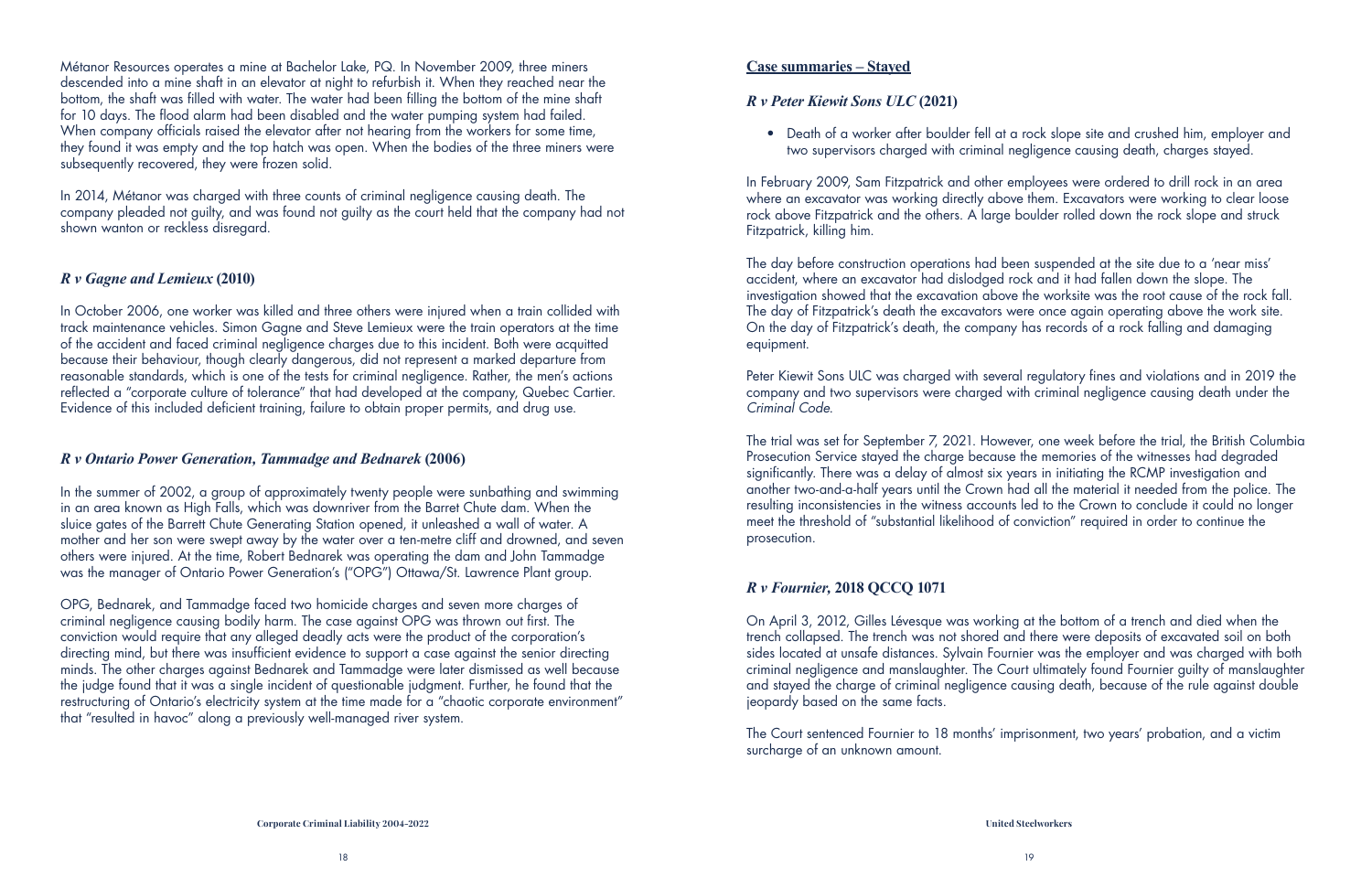# • Death of subcontractor after 9 metre fall, company charged with criminal negligence

#### **Case summaries – Withdrawn**

#### *R v Chantiers Chibougamau* **(2018)**

In November 2013, Martial Larouche, a plumber subcontracted by Chantiers Chibougamau, a lumber company, was working when he fell and plummeted 9 metres in a silo filled with sawdust. He died of asphyxiation. The company was charged with criminal negligence causing death, and pleaded not quilty.

causing death

The charges were withdrawn in 2018 for unknown reasons. News coverage of the incident suggests that Chantiers Chibougamau paid a fine of \$65,000, undertook to invest \$200,000 in the health and safety of its company over three years, and donated \$50,000 to each of the victim's children.

#### *R v Hritchuk,* **2012 QCCS 4525**

Mark Hritchuk was the manager at an automobile service facility. On February 10, 2005, while under his supervision, two mechanics suffered serious burn injuries while using a hand-crafted fuel pump to transfer gas. The pump had been broken for years, without the mechanics' knowledge. Hritchuk was charged with criminal negligence causing bodily harm in May 2007. In exchange for pleading guilty to the charge of unlawfully causing bodily harm contrary to section 269(a) of the *Criminal Code*, the criminal negligence charges under the Westray amendments were withdrawn.

#### *R v Millennium Crane* **(2011)**

On April 16, 2009, a mobile crane owned by Millennium Crane Rentals killed a worker by falling into a hole where he was working and crushing him. The company, owner David Brian Selvers, and operator Anthony Vanderloo were charged with criminal negligence causing death because they failed to take reasonable steps to ensure the crane was properly maintained, inspected, and in good safe operating condition. The charges were later withdrawn by the Crown after it determined that there was no reasonable prospect of a conviction. In particular, the engineering opinion was unable to establish with certainty whether the braking capacity of the crane was able to stop the crane from entering the excavation.

#### *Steelworkers v Weyerhaeuser* **(2011)**

On November 17, 2004, Lyle Hewer was asked to clean out material from a high-speed grinder at a sawmill. The grinder was frequently clogged, and workers were ordered to clear it of wood waste and debris. The company's process of clearing out the grinder required workers to climb inside a confined space to manually remove waste-wood products and clear out jams. Hewer became trapped inside the space under the load of debris and was asphyxiated. The police had recommended criminal charges, but the Crown refused to prosecute in light of insufficient evidence.

The Steelworkers subsequently commenced private prosecutions against the company for criminal negligence causing death. Three days of hearings occurred in October and November 2010, where the Steelworkers called sixteen witnesses to show that there was sufficient evidence for Weyerhaeuser to be tried under the Westray amendments. A provincial court judge allowed the prosecution to proceed. Unfortunately, the policy of the B.C. Crown is to take over and handle all privately-initiated prosecutions itself. In August 2011, it decided to stay the proceedings, stating that the was no evidence of management awareness of the workers climbing into the confined space to clear the debris.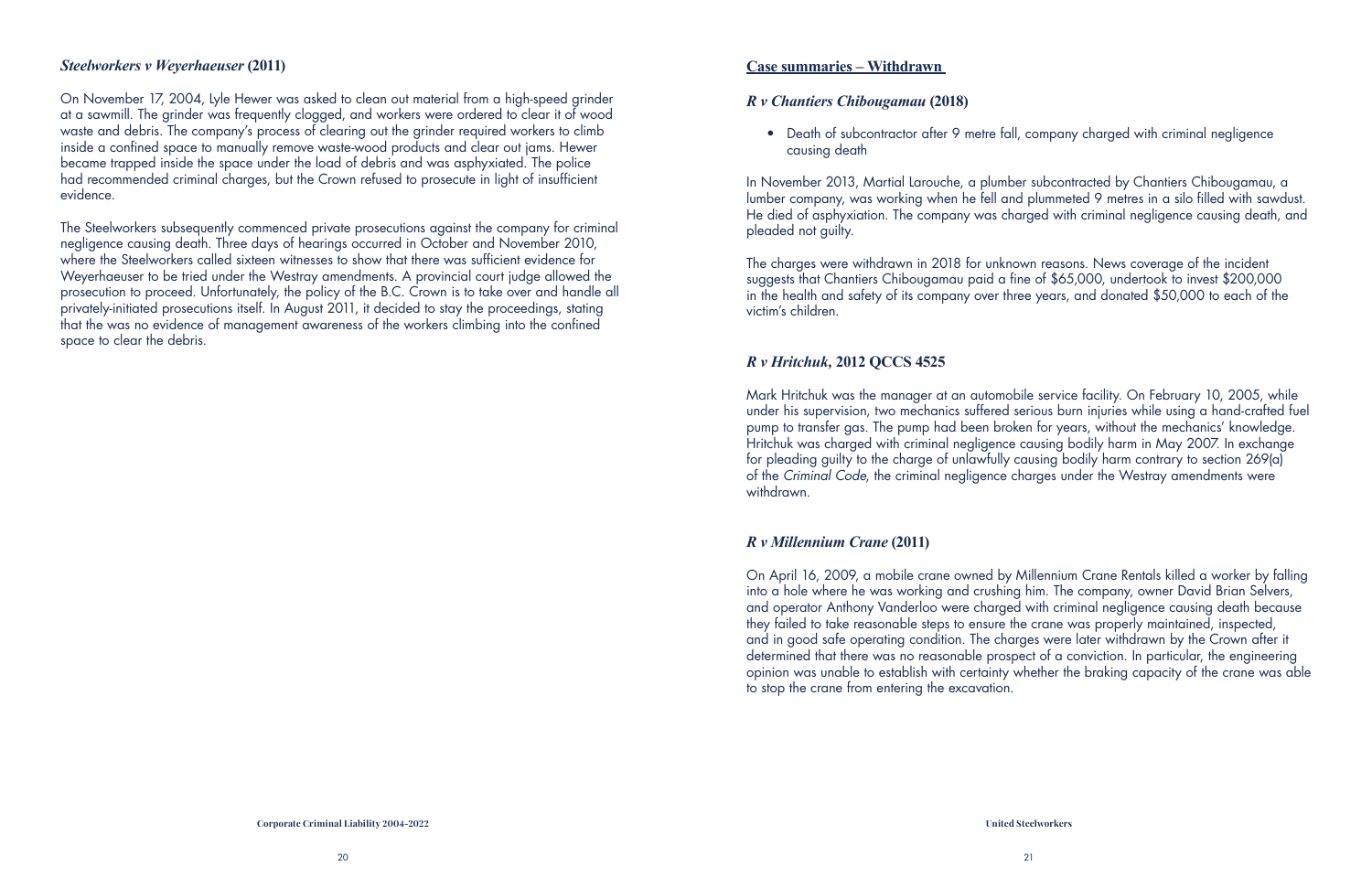**Corporate Criminal Liability 2004-2022**

#### *R v Peck* **(2011)**

Diane Peck worked as a personal support worker in a nursing home. She was charged after a nursing home resident died, presumably due to a fall while being moved without the assistance of a co-worker or the use of a company mandatory lift system. During the move, it was assumed that the client was accidentally dropped and suffered a leg injury. Peck did not report the injury. When fellow staff members noticed the leg injury a few days later, the client was taken to a local hospital. The injury was diagnosed as a fractured femur and a week later, the client died due to complications from the leg injury. The charges were withdrawn after the Crown determined that there was no reasonable prospect of a conviction.

#### *R v Fantini* **(2005)**

Domenico Fantini was a supervisor employed by a small construction contractor in Ontario. He was charged with one count of criminal negligence causing death when a trench collapsed and killed a worker under his supervision. In exchange for a guilty plea to three violations under the Ontario *Occupational Health and Safety Act* and a fine of \$50,000, the criminal negligence charge under the *Criminal Code* was withdrawn.